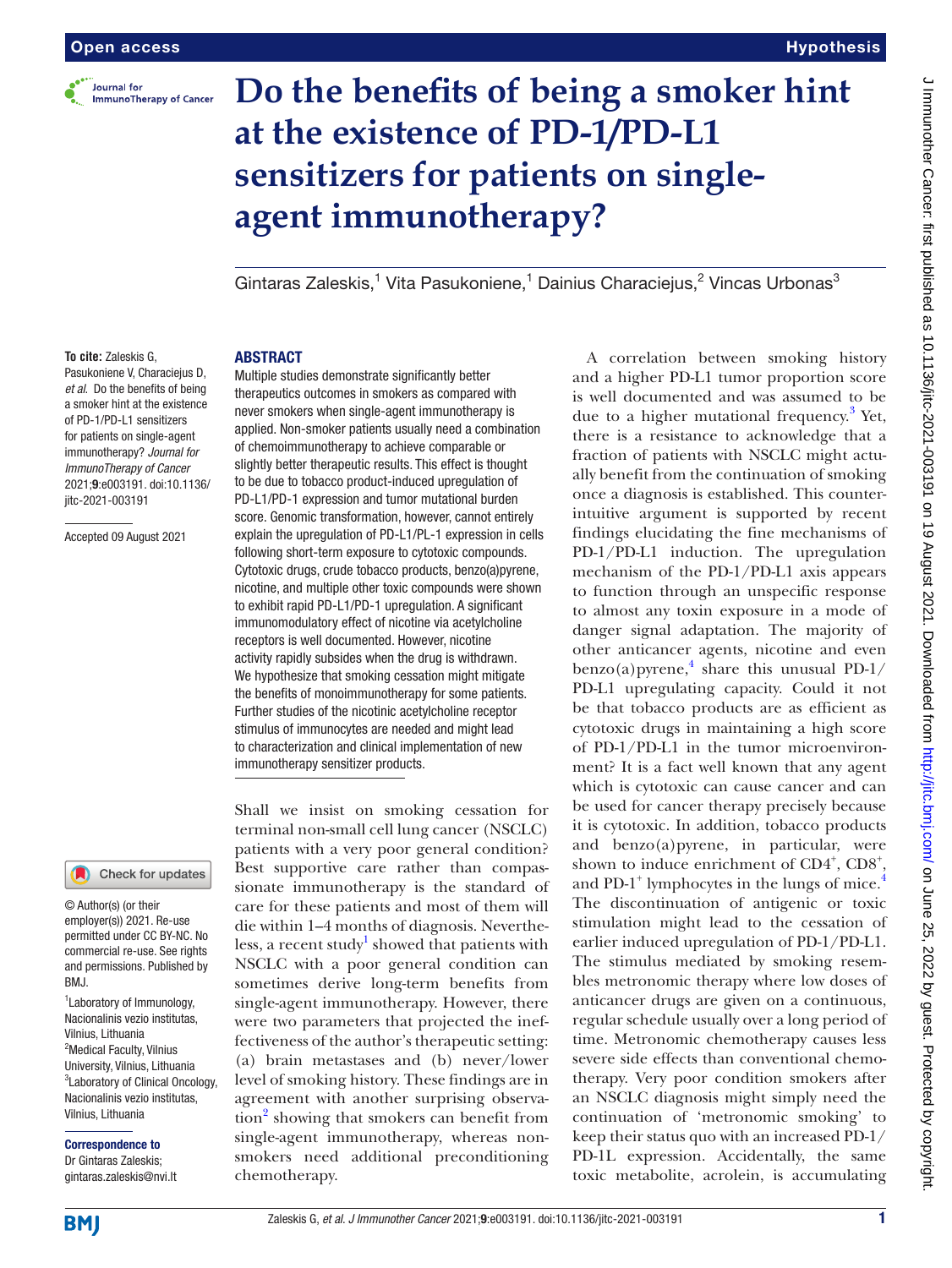$\epsilon$ 

in cells and tissues of patients effectively treated with cyclophosphamide or long-term smokers. Is metronomic cyclophosphamide really less harmful than 'metronomic smoking'?

It is impossible to ignore the evidence of certain health benefits of smoking cessation for patients with cancer. However, the absolute majority of these data were obtained on patients who were not exposed to a single-agent immunotherapy regimen. Amazing as it may seem, single-agent immunotherapy needs precisely one of the two preconditioning stimuli: (a) chemotherapy or (b) chronic exposure to tobacco products [\(figure](#page-1-0) 1A,B somewhat similar concept is advocated by Mo *et al*<sup>[2](#page-3-1)</sup>). Both stimuli—chemotherapy and smoking—are carcinogenic. The exploration of each of these stimuli for a patient with NSCLC contains its pros and cons. Platinum-based



<span id="page-1-0"></span>Figure 1 (A) Two different scenarios demonstrating the involvement of tissue 'danger signals' in the regulation of immunotherapy response. Long-term tobacco exposure or chemotherapy is bringing patients to a similar preconditioned state which is eventually rendering a therapeutic response to immunotherapy. The toxic and mutagenic agents from various exposures (eg, nicotine, cisplatin, carboplatin, pemetrexed, benzo(a)pyrene, acrolein, and possibly many other tobacco products) are inducing 'danger signals' in tumor or immune cells. This results in the upregulation of PD-1/PD-L1. Smokers then appear to benefit from monoimmunotherapy. Conversely, non-smokers need additional 'toxin and mutagen' stimulus elicited by cytotoxic drugs. This generates a false impression that non-smokers are representing a different group of patients who benefit most from 'combination chemoimmunotherapy'. (B) The time frame of the same two scenarios. Smokers (blue line) on initiation of immunotherapy will benefit if their PD-L1/PD-1 expression is already high and the stimulus of upregulation (smoking) is not discontinued. Conversely, chemotherapy-induced upregulation in non-smokers (red line) might be significantly more stable than tobacco product-induced upregulation. This chemotherapy-induced long-term effect might be due to platinum agent retention in tissues for >20years.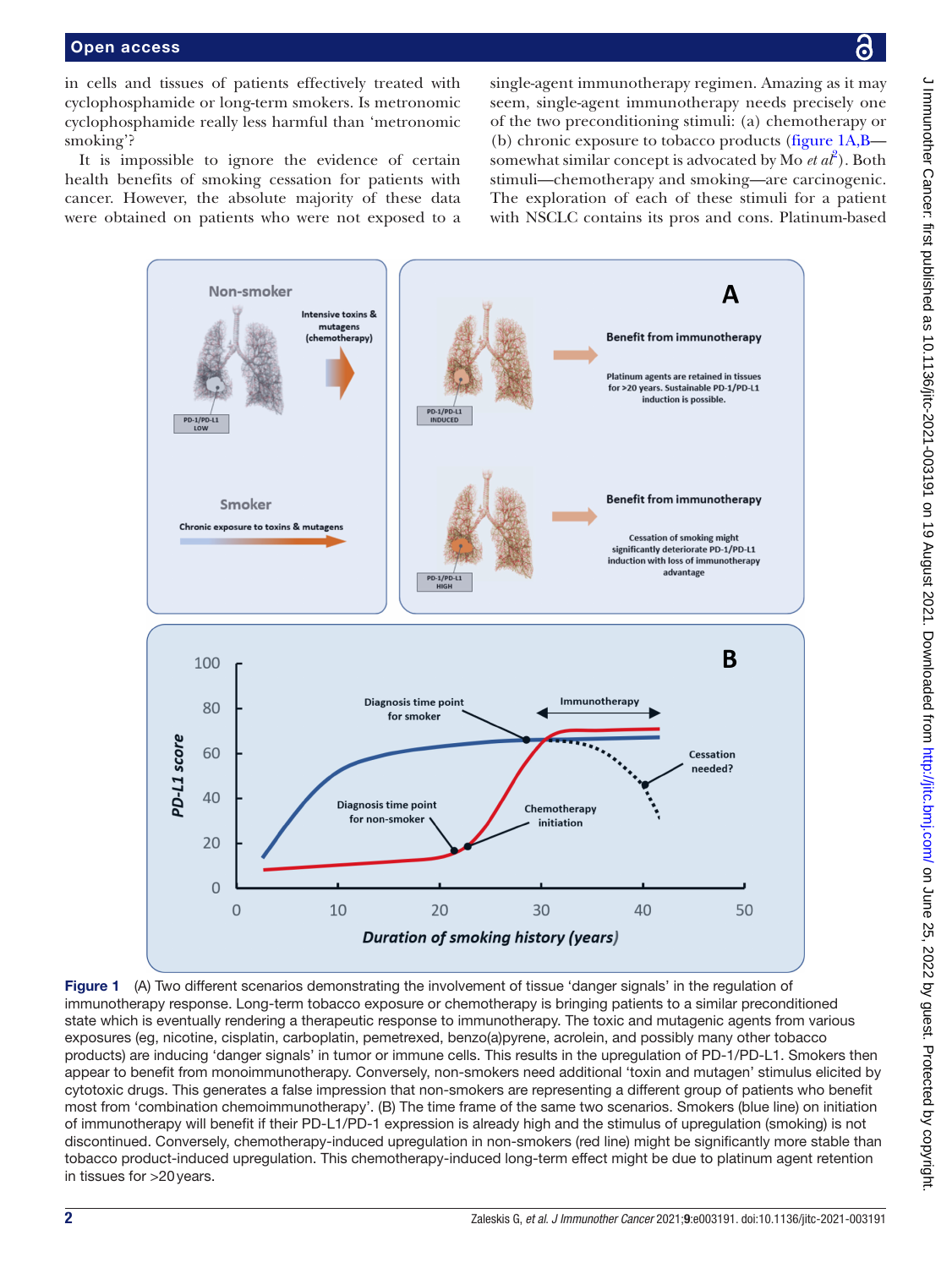chemotherapy elicits severe side effects. However, platinum-based chemotherapy is unique since platinum compounds can be retained in the patient's tissues for many years. [5](#page-3-4) Therefore, tissue fixed platinum can also maintain a high PD-1L/PD-1 score for a longer period of time. Residual body indwelling platinum cytotoxicity could be demonstrated for at least 3 years after treat-ment.<sup>[5](#page-3-4)</sup> Conversely, tobacco product exposure needs to be applied continuously to elicit its specific effect on cells.

Smoking-induced tissue damage is rather reversible after cessation. It means that smoking cessation might reduce the intensity of danger signals needed for PD-1/ PD-L1 expression. Healthcare providers frequently overestimate the risks associated with nicotine, mistakenly perceiving nicotine as the main carcinogen in cigarettes and a leading cause of smoking-related diseases. However, carcinogen-induced lung cancer development needs at least 5–20 years of the latency period. So, smoking cessation for a very poor condition patient with an estimated life expectance of 1–4 months does not make much sense, especially if a dramatic life extension in a fraction of these patients is a small but still realistic opportunity.<sup>[1](#page-3-0)</sup> Smoking cessation for patients selected for monoimmunotherapy is hard to rationalize on the basis of the currently available biomarker evidence.

Most patients quit or attempt to quit shortly after a cancer diagnosis, but still up to 50% of them continue to smoke. Withdrawal symptoms might provoke sleep disorders, depression, suicidal thoughts, weight gain, metabolic insulin resistance, and other well-reported complications. Tobacco products can sometimes elicit an unusual effect on several autoimmune diseases. For instance, there is overwhelming epidemiological evidence indicating that smoking protects against ulcerative colitis, an inflamma-tory disease that increases the risk of colorectal cancer.<sup>[6](#page-3-5)</sup> Former smokers who resume smoking after a diagnosis of ulcerative colitis often experience clinical improvement. However, these patients cannot be cured by smoking renewal. The medical community is unwilling to admit that controversies related to the tobacco product immunomodulating activity are a reality, not a hypothesis. The majority of publications are presenting indistinct data illustrating the therapeutic benefits of immunotherapy in heavy smokers regardless of tumor type. A characteristic example can be seen in some publications<sup>[7](#page-3-6)</sup> revealing impressive smoker benefits that are shown in text (smoking status being the most reliable parameter). However, this finding is not even mentioned in the Abstract section of this particular publication.

The smoking cessation dogma does not help to initiate studies and to evaluate nicotine or other tobacco products in the role of a potential immunotherapy sensitizer. Transdermal nicotine has already been found to be highly effective in attenuating life-threatening cardiac dysfunc-tion triggered by severe burns.<sup>[8](#page-3-7)</sup> Therapeutic benefits were associated with anti-inflammatory and immunomodulating effects of nicotine in this study.[8](#page-3-7) Nicotine has been demonstrated to interact with a target—the

α7 nicotinic acetylcholine receptor (α7nAChR)—for attenuation of proinflammatory cytokine release.<sup>[9](#page-3-8)</sup> This group of receptors is found on T and B lymphocytes, macrophages, monocytes, and dendritic cells.<sup>10</sup> Cessation of smoking might not be justified for immunotherapy patients since nicotine might be acting as a sensitizer as long as it is applied. It is a fact well known that activation of α7nAChRs using nicotine elicits a transient increase of  $Ca^{2+}$  ions in immune cells which then can be rapidly desensitized.

The mainstream concept explaining advantageous monoimmunotherapy results in smokers suggest that stable genomic transformation is induced. $6$  However, genomic transformation is possibly not the only cause of tobacco product-induced cellular transformation. The overwhelming evidence shows that very short exposure of tumor cells to nicotine, carcinogens, or cytotoxic drugs can elicit a dramatic upregulation of PD-1/PD-L1. $^{4}$  $^{4}$  $^{4}$  So, the mutation per se might not be the only basis of tobaccoinduced therapeutic aid and there might exist several epigenomic factors including 'metronomic smoking'. Should this transient upregulation be discontinued? We suggest that the fine-tuning of immunomodulation by compounds binding the nAChRs on immunocytes should be the focus of researchers.

The unwillingness of clinicians to suggest the continuation of smoking to patients is well motivated, since chronic obstructive lung disease (COPD) and NSCLC are both caused by smoking and often occur as a comorbidity. Both diseases involve rather complex aberrant immune functions which also include the PD-1/PD-L1 axis. Moderateto-severe COPD tended to have a more positive impact on the survival of patients with NSCLC as compared with the non-COPD group when treated with anti-PD-1 in a recent study.<sup>[11](#page-3-10)</sup> Therefore, the safety of continuation of smoking in preselected patients with COPD might not be jeopardized if a clinical trial including a no cessation group is initiated. The anti-PD-1 treatment can also decrease lung damage and neutrophilic inflammation as was demonstrated in recent experiments with mice that were chronically exposed to cigarette smoke. Since urological malignancies were also demonstrated to benefit from smoking in an anti-PD1 treatment paradigm, $7$  a careful selection of patients with mild COPD can be advocated for an investigational study. It is hard to predict the best candidate(s) for the role of immunosensitizers from the excess of 4000 toxins found in tobacco products. Lymphocytic nAChR stimulation with nicotine dissipates as quickly as its effect on brain cells due to a similar mechanism of action. The duration of smoking-related reward sensation (positive reinforcement) is a good timing estimate potentially applicable to the duration of leukocyte membrane 'cravings for nicotine'. Most leukocytes are short lived, with an average life span ranging from a day (neutrophils) to a few months (long-lived lymphocytes). Therefore, the accumulation of compounds mediating danger signals inside of leukocytes must not be significant